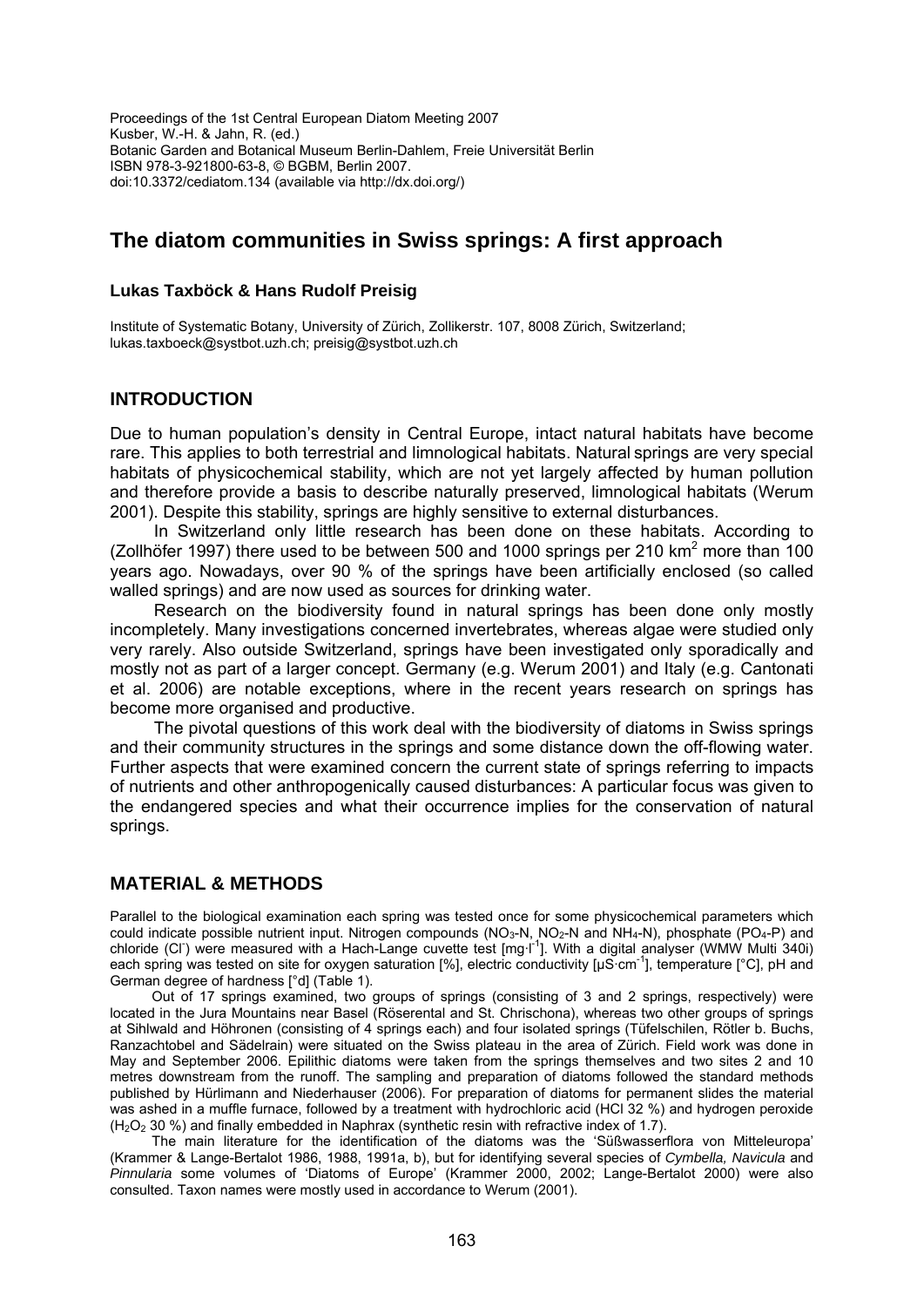To evaluate the Swiss Diatom Index DI-CH (Fig. 2; Hürlimann & Niederhauser 2006) between 400 and 600 diatom valves per slide were identified and counted along parallel and non-overlapping paths. Girdle views have only been counted if species identification was possible.

Endangered species were recorded following the German 'Red List' of Lange-Bertalot (1996). Three categories of taxa were distinguished in this list: (1) the endangered Red List ("RL") taxa (symbols 0, 1, 2, 3, G and R in Lange-Bertalot 1996), (2) the near-threatened ("NT") taxa (symbol V in Lange-Bertalot 1996) and (3) the taxa at present not considered to be endangered (symbols \* and \*\* in Lange-Bertalot 1996)

To examine the collected data linear regression analysis and analysis of variance (ANOVA) were applied (Stahel 2002). All data sets were analysed with the computer programme SPSS (Version 14).

# **RESULTS**

The physicochemical data indicate values of oligotrophic waters and do not give clear evidence for a possible external input of nutrients in any of the investigated springs (Table 1). The values from the Swiss Diatom Index (DI-CH, last column in Table 1) mostly confirm this rating. With 5.2 only one value is above the critical threshold of 4.5 (Table 6 in Hürlimann & Niederhauser 2006) indicating a poorer water quality in a single spring in Sihlwald. In natural springs we calculated a very low median DI-CH value of 1.99 and in walled springs a value of 3.56.

In total, 31 genera and 118 species (plus 18 additional infraspecific taxa) of diatoms were identified (Table 2). The range of numbers of taxa found at the different sites was wide, varying from 9 taxa (at Röserental 15) up to 43 taxa (at Sihlwald 18). The mean number of taxa was 30 at natural spring sites and 20 at walled spring sites.

| Table 1. The individual values of physicochemical measurements at the springs. Most values are within the range |  |  |  |
|-----------------------------------------------------------------------------------------------------------------|--|--|--|
| of typical oligotrophic waters. The Swiss Diatom Index DI-CH represents the mean value of three evaluations at  |  |  |  |
| the corresponding sites.                                                                                        |  |  |  |

| <b>Spring</b>                    | $NO3-N$<br>$[mg-1]$ | $NO2$ -N<br>[mg <sup>T</sup> ] | $NH_4$ -N<br>$[mg-1]$ | $PO4-P$<br>$[mg-1]$ | <b>CI</b><br>$[mg-1]$ | Temp.<br>[°C] | Cond.<br>[µS·an <sup>-1</sup> ] | pH  | $O_2$ [%] | °d | <b>DI-CH</b> |
|----------------------------------|---------------------|--------------------------------|-----------------------|---------------------|-----------------------|---------------|---------------------------------|-----|-----------|----|--------------|
| Lowest value                     | 1.00                | 0.011                          | 0.014                 | 0.002               | 0.8                   | 7.2           | 162                             | 7.0 | 23.9      | 5  | 1.51         |
| <b>Highest value</b>             | 9.17                | 0.024                          | 0.315                 | 0.028               | 53.4                  | 14.8          | 890                             | 8.2 | 76.0      | 25 | 5.20         |
| <b>Median</b>                    | 2.21                | 0.019                          | 0.093                 | 0.005               | 2.6                   | 10.1          | 472                             | 7.6 | 38.5      | 15 | 2.35         |
| Tüfelschile 02                   | 5.09                | 0.020                          | 0.015                 | $x^{2)}$            | 6.72                  | 9.6           | 717                             | 7.0 | 23.9      | 20 | $-3)$        |
| Röserental 13                    | 2.21                | 0.014                          | 0.015                 | $x^{2)}$            | 2.63                  | 9.2           | 474                             | 7.5 | 75.0      | 10 | 2.77         |
| Röserental 14                    | 1.65                | 0.011                          | 0.014                 | $x^{2)}$            | 3.22                  | 9.2           | 442                             | 7.5 | 75.6      | 10 | 1.86         |
| Röserental 15                    | 1.48                | 0.013                          | 0.014                 | $x^{2)}$            | 1.33                  | 9.3           | 380                             | 7.7 | 76.0      | 10 | 1.99         |
| Sihlwald 16                      | 1.64                | 0.020                          | 0.016                 | 0.002               | 0.80                  | 13.0          | 456                             | 8.1 | 32.1      | 5  | 3.83         |
| Sihlwald 17                      | 2.44                | 0.019                          | 0.016                 | $x^{2)}$            | 0.93                  | 10.4          | 490                             | 7.4 | 29.8      | 15 | 5.20         |
| Sihlwald 18                      | 1.96                | 0.019                          | 0.016                 | $x^{2}$             | 0.99                  | 10.8          | 470                             | 7.8 | 38.1      | 5  | $-3)$        |
| Sihlwald 19                      | 1.29                | 0.021                          | 0.301                 | 0.028               | 2.01                  | 11.3          | 461                             | 7.8 | 37.4      | 10 | 1.72         |
| Rötler b. Buchs 20 <sup>1)</sup> | 9.17                | 0.021                          | 0.111                 | 0.002               | 6.26                  | 14.8          | 621                             | 7.7 | 37.6      | 20 | 3.87         |
| Höhronen 32                      | 2.03                | 0.021                          | 0.104                 | 0.010               | 0.92                  | 7.2           | 162                             | 8.1 | 40.8      | 5  | 1.86         |
| Höhronen 35                      | 2.25                | 0.024                          | 0.164                 | $x^{2}$             | 1.18                  | 8.6           | 190                             | 8.2 | 39.0      | 5  | 1.51         |
| Höhronen 36 <sup>1)</sup>        | 1.00                | 0.019                          | 0.175                 | 0.009               | 1.49                  | 11.8          | 164                             | 7.9 | 42.1      | 15 | 3.25         |
| Höhronen 37 <sup>1)</sup>        | 2.59                | 0.018                          | 0.057                 | 0.003               | 5.95                  | 9.5           | 605                             | 7.5 | 35.9      | 20 | 2.71         |
| Ranzachtobel                     | 3.33                | 0.012                          | 0.093                 | 0.003               | 8.53                  | 10.7          | 582                             | 7.2 | 67.0      | 15 | 2.35         |
| St. Chrischona 40                | 4.61                | 0.017                          | 0.132                 | 0.005               | 53.40                 | 10.1          | 890                             | 7.3 | 38.5      | 25 | 2.15         |
| St. Chrischona 42                | 1.69                | 0.021                          | 0.315                 | $x^{2)}$            | 7.45                  | 9.5           | $-$ <sup>4)</sup>               | 7.2 | 31.5      | 25 | 1.51         |
| Sädelrain 50 <sup>1)</sup>       | 4.04                | 0.019                          | 0.167                 | 0.005               | 7.09                  | 13.0          | 670                             | 7.6 | 47.0      | 20 | 4.03         |

<sup>1)</sup> walled spring <sup>2)</sup> value below measurable threshold <sup>3</sup>) DI-CH not calculated <sup>4)</sup> missing value.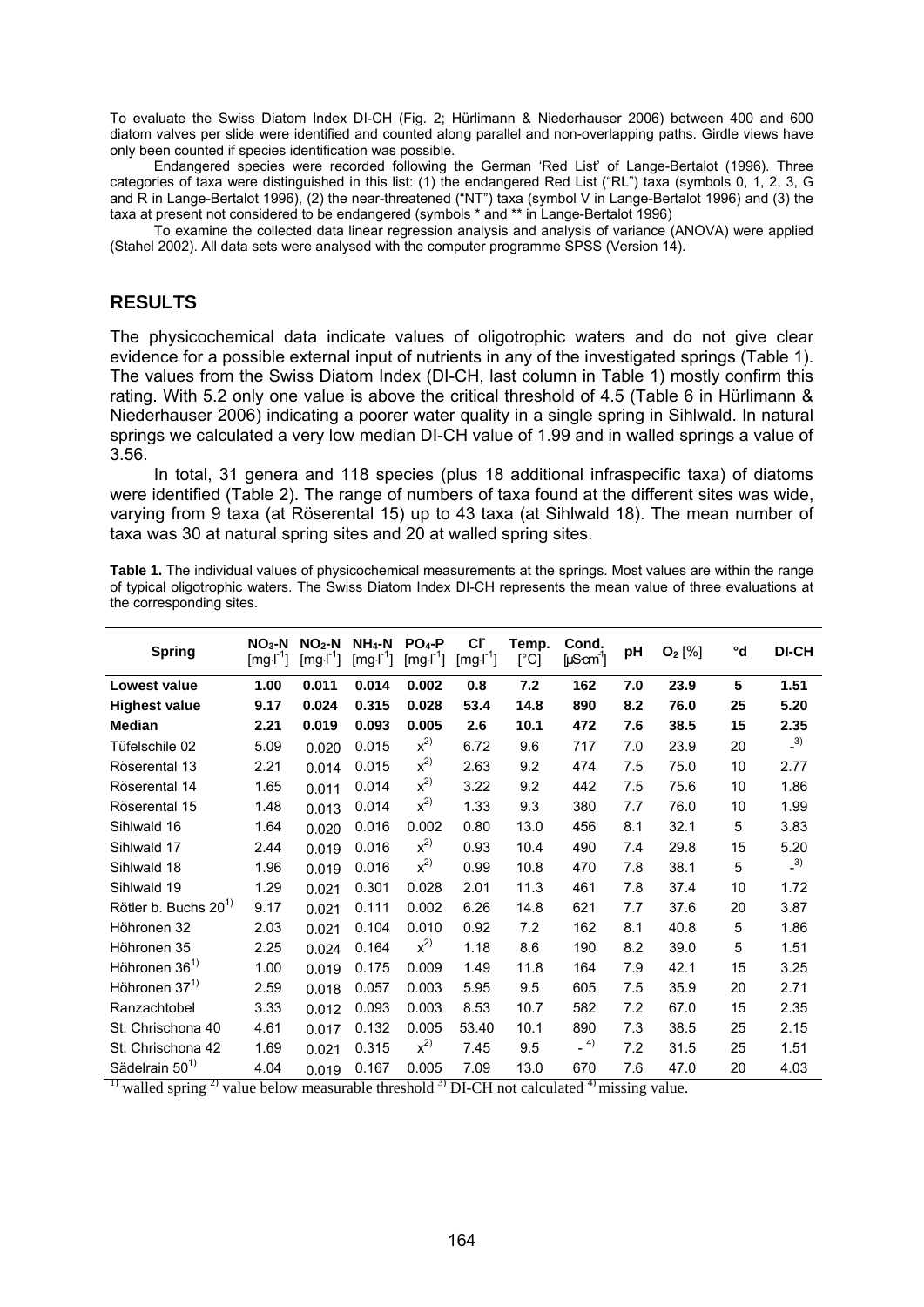**Table 2.** List of diatom taxa occurring in Swiss springs. In total, 31 genera and 136 taxa were identified. In the springs proper there were 28 genera and 102 taxa; 3 additional genera and 34 taxa were recorded at sites located 2 and 10 metres downstream. The frequency of each taxon is given separately for both the spring proper and the downstream sites.

| Taxa                  |                                                                                                               | <b>Frequency spring</b> | <b>Frequency site</b> |
|-----------------------|---------------------------------------------------------------------------------------------------------------|-------------------------|-----------------------|
| <b>Achnanthes</b>     | - biasolettiana Grunow var. biasolettiana                                                                     | 64.71 %                 | 88.24 %               |
|                       | - caledonica Lange-Bert.                                                                                      | 11.76 %                 | 23.53 %               |
|                       | - curtissima J.R.Carter                                                                                       | 11.76 %                 | 23.53 %               |
|                       | - daonensis Lange-Bert.                                                                                       | 5.88%                   | 5.88%                 |
|                       | - grischuna Wuthrich                                                                                          | 23.53 %                 | 23.53 %               |
|                       | - helvetica (Hust.) Lange-Bert.<br>- laevis Østrup var. laevis                                                | 5.88 %                  | 5.88 %<br>5.88 %      |
|                       | - lanceolata (Bréb.) Grunow ssp. lanceolata var. lanceolata                                                   | 70.59 %                 | 82.35 %               |
|                       | - lanceolata ssp. lanceolata var. boyei (Østrup) Lange-Bert.                                                  | 23.53 %                 | 23.53 %               |
|                       | - lanceolata ssp. dubia Grunow                                                                                | 5.88 %                  | 11.76 %               |
|                       | - lanceolata ssp. frequentissima Lange-Bert.                                                                  | 29.41 %                 | 41.18 %               |
|                       | - levanderi Hust.                                                                                             | 5.88%                   | 5.88 %                |
|                       | - minutissima Kütz. var. minutissima                                                                          | 94.12 %                 | 100.00 %              |
|                       | - minutissima var. affinis (Grunow) Lange-Bert.                                                               |                         | 5.88 %                |
|                       | - minutissima var. inconspicua Østrup                                                                         | 58.82 %                 | 82.35 %               |
|                       | - minutissima var. jackii (Rabenh.) Lange-Bert. & Ruppel<br>- minutissima var. saprophila H.Kobayasi & Mayama | 76.47 %<br>11.76 %      | 100.00 %<br>11.76 %   |
|                       | - minutissima "Sippe mit rhombisch-lanzettlichen Schalen" sensu                                               |                         |                       |
|                       | Krammer 1991b, Fig. 32/57-61                                                                                  |                         | 5.88 %                |
|                       | - oblongella Østrup                                                                                           | 5.88 %                  | 11.76 %               |
|                       | - rechtensis Leclercq                                                                                         | 23.53 %                 | 23.53 %               |
|                       | - scotica Flower                                                                                              | 23.53 %                 | 11.76 %               |
| Amphora               | - aequalis Krammer                                                                                            | 64.71%                  | 11.76 %               |
|                       | - <i>inariensis</i> Krammer<br>- normanii Rabenh.                                                             | 5.88 %                  | 76.47 %<br>5.88 %     |
|                       | - pediculus (Kütz.) Grunow                                                                                    | 70.59 %                 | 88.24 %               |
|                       | - veneta Kütz.                                                                                                | 11.76 %                 | 29.41 %               |
| <b>Brachysira</b>     | - vitrea (Grunow) R.Ross                                                                                      |                         | 5.88 %                |
| <b>Caloneis</b>       | - alpestris (Grunow) Cleve                                                                                    |                         | 5.88 %                |
|                       | - bacillum (Grunow) Cleve                                                                                     | 64.71 %                 | 88.24 %               |
|                       | - silicula (Ehrenb.) Cleve                                                                                    | 5.88 %                  | 5.88 %                |
| Cavinula<br>Cocconeis | - variostriata (Krasske) D.G.Mann & Stickle                                                                   | 5.88 %<br>41.18 %       | 5.88 %                |
|                       | - placentula Ehrenb. var. placentula<br>- placentula var. euglypta (Ehrenb.) Cleve                            | 17.65 %                 | 52.94 %<br>23.53 %    |
|                       | - placentula var. pseudolineata Geitler                                                                       | 17.65 %                 | 23.53 %               |
| Cyclotella            | - cf. <i>praetermissa</i> J.W.G.Lund                                                                          |                         | 5.88 %                |
| Cymbella              | - affinis Kütz. var. affinis                                                                                  | 11.76 %                 | 11.76 %               |
|                       | - amphicephala var. hercynica (A.W.F.Schmidt) Cleve                                                           | 5.88 %                  | 11.76 %               |
|                       | - aspera (Ehrenb.) H.Perag.                                                                                   |                         | 5.88 %                |
|                       | - austriaca Grunow var. austriaca                                                                             |                         | 11.76 %               |
|                       | - <i>compacta</i> Østrup<br>- delicatula Kütz.                                                                |                         | 5.88 %<br>5.88 %      |
|                       | - helvetica Kütz.                                                                                             | 5.88 %                  | 5.88 %                |
|                       | - hustedtii Krasske                                                                                           | 5.88 %                  | 11.76 %               |
|                       | - incerta Grunow var. incerta                                                                                 | 5.88 %                  | 5.88 %                |
|                       | - <i>laevis</i> Nägeli                                                                                        | 5.88 %                  | 5.88 %                |
|                       | - lange-bertalotii Krammer                                                                                    | 5.88 %                  | 5.88 %                |
|                       | - pusilla (Grunow) Krammer                                                                                    | 17.65 %<br>5.88 %       | 29.41 %<br>17.65 %    |
| <b>Denticula</b>      | - subaequalis Grunow<br>- tenuis Kütz.                                                                        | 35.29 %                 | 70.59 %               |
| <b>Diadesmis</b>      | - contenta (Grunow) D.G.Mann                                                                                  | 11.76 %                 | 17.65 %               |
|                       | perpusilla (Grunow) D.G.Mann                                                                                  | 11.76 %                 | 11.76 %               |
| Diatoma               | - hyemalis var. mesodon (Ehrenb.) Grunow                                                                      | 5.88 %                  | 29.41 %               |
| <b>Diploneis</b>      | - elliptica (Kütz.) Cleve var. elliptica                                                                      | 5.88 %                  | 5.88 %                |
|                       | - oblongella (Nägeli) A.Cleve                                                                                 | 29.41 %                 | 47.06 %               |
| <b>Ellerbeckia</b>    | - ovalis (Hilse) Cleve                                                                                        | 17.65 %                 | 41.18 %               |
| Encyonema             | - arenaria (D.Moore) R.M.Crawford<br>- alpinum (Grunow) D.G.Mann                                              | 23.53 %                 | 11.76 %<br>29.41 %    |
|                       | - lunatum (W.Sm.) Van Heurck                                                                                  | 5.88 %                  | 11.76 %               |
|                       | - microcephala (Grunow) Krammer                                                                               | 29.41 %                 | 58.82 %               |
|                       | - minutum (Hilse) D.G.Mann                                                                                    | 35.29 %                 | 47.06 %               |
|                       | - silesiacum (Bleisch) D.G.Mann                                                                               | 29.41 %                 | 41.18 %               |
| <b>Encyonopsis</b>    | - cesatii (Rabenh.) Krammer                                                                                   |                         | 5.88 %                |
|                       | - falaisensis (Grunow) Krammer                                                                                | 5.88 %                  | 17.65 %               |
| Eunotia               | - hebridicum Grunow ex Cleve<br>- arcus Ehrenb. var. arcus                                                    | 5.88 %                  | 5.88%<br>11.76 %      |
|                       | - arcus var. bidens Grunow                                                                                    |                         | 5.88 %                |
|                       | - bilunaris (Ehrenb.) Schaarschm. var. bilunaris                                                              | 17.65 %                 | 17.65 %               |
|                       | - subarcuatoides Alles, Nörpel-Schempp & Lange-Bert.                                                          |                         | 5.88 %                |
| Fragilaria            | - arcus (Ehrenb.) Cleve var. arcus                                                                            | 5.88 %                  | 5.88 %                |
|                       | - capucina Desm. var. capucina                                                                                |                         | 5.88 %                |
|                       | - capucina var. gracilis (Østrup) Hust.                                                                       | 5.88 %                  | 11.76 %               |
|                       | - construens f. venter (Ehrenb.) Hust.                                                                        |                         | 5.88 %                |
|                       | - <i>pinnata</i> Ehrenb. (sensu lato)<br>- ulna (Nitzsch) Lange-Bert. var. ulna                               | 11.76 %<br>5.88 %       | 11.76 %<br>11.76 %    |
|                       | - virescens Ralfs                                                                                             | 11.76 %                 | 11.76 %               |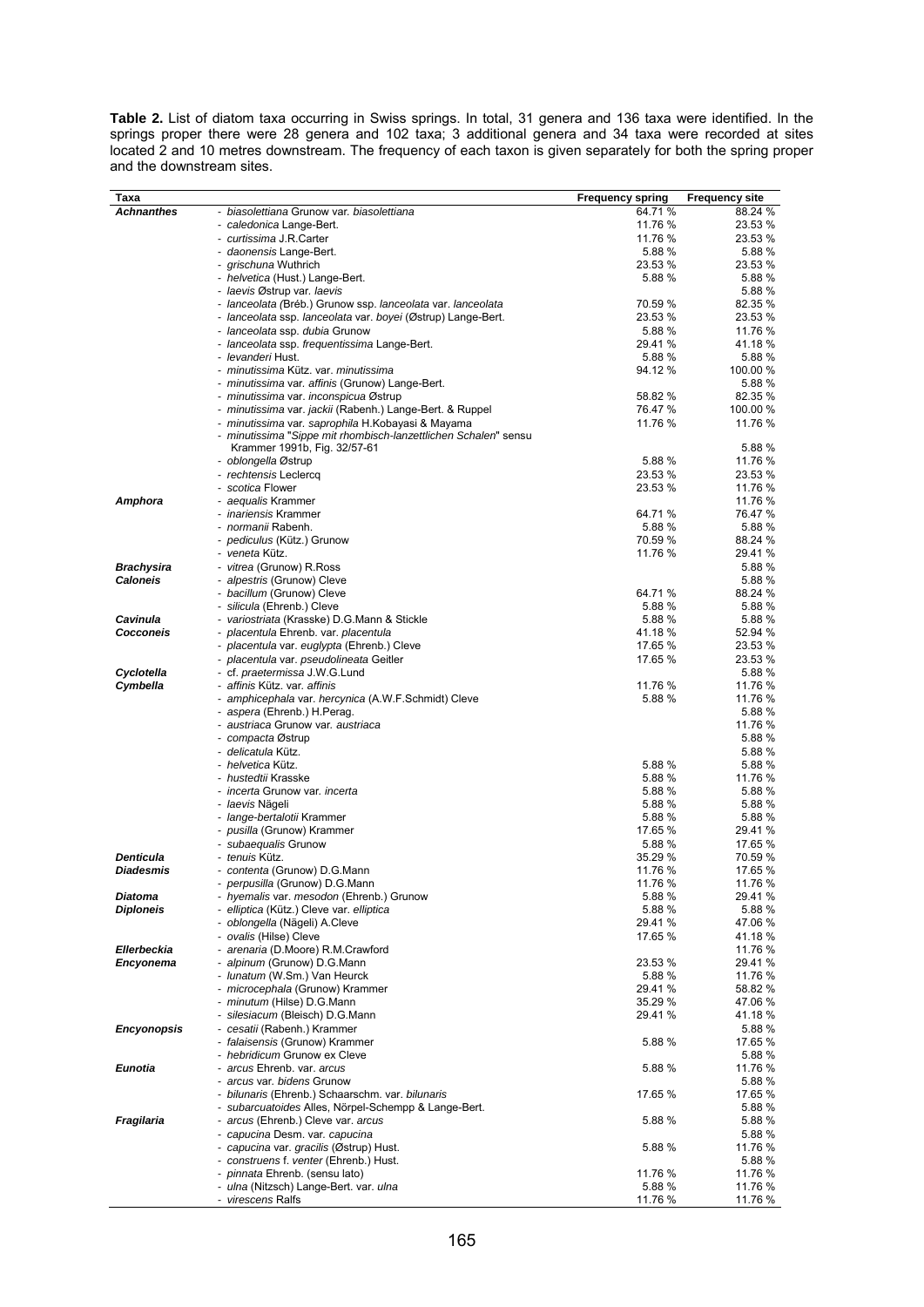#### Continuation of Table 2

| Taxa              |                                                           | <b>Frequency spring</b> | <b>Frequency site</b> |
|-------------------|-----------------------------------------------------------|-------------------------|-----------------------|
| <b>Frustulia</b>  | - vulgaris (Thwaites) De Toni                             | 5.88 %                  | 11.76 %               |
|                   | - weinholdii Hust.                                        | 5.88 %                  | 11.76 %               |
| Gomphonema        | - acuminatum Ehrenb, var. acuminatum                      | 5.88 %                  | 5.88 %                |
|                   | - clavatum Ehrenb. [sensu lato]                           |                         | 5.88 %                |
|                   | - <i>lagerheimii</i> Cleve                                | 5.88 %                  | 5.88 %                |
|                   | - lateripunctatum E.Reichardt & Lange-Bert.               | 5.88 %                  | 5.88 %                |
|                   | - olivaceum var. calcareum (Cleve) Van Heurck             | 5.88 %                  | 11.76 %               |
|                   | - parvulum (Kütz.) Van Heurck var. parvulum               | 29.41 %                 | 35.29 %               |
|                   | - parvulum var. micropus (Kütz.) Cleve                    |                         | 11.76 %               |
|                   | - vibrio var. intricatum (Kütz.) Playfair                 | 52.94 %                 | 70.59 %               |
| Gyrosigma         | - acuminatum (Kütz.) Rabenh.                              |                         | 5.88 %                |
|                   | - nodiferum (Grunow) Reimer                               |                         | 5.88 %                |
|                   | - scalproides (Rabenh.) Cleve                             | 5.88 %                  | 5.88 %                |
| Hantzschia        | - amphioxys (Ehrenb.) Grunow var. amphioxys               | 11.76 %                 | 11.76 %               |
| Luticola          | - mutica (Kütz.) D.G.Mann                                 | 17.65 %                 | 17.65 %               |
| <b>Meridion</b>   | - circulare (Grev.) C.Agardh var. circulare               | 35.29 %                 | 47.06 %               |
| <b>Navicula</b>   | <i>- absoluta</i> Hust.                                   | 17.65 %                 | 17.65 %               |
|                   | - angusta Grunow                                          |                         | 11.76 %               |
|                   | - cari Ehrenb.                                            | 11.76 %                 | 23.53 %               |
|                   | - cincta (Ehrenb.) Ralfs                                  | 5.88 %                  | 11.76 %               |
|                   | - cryptocephala Kütz.                                     | 47.06 %                 | 52.94 %               |
|                   | - cryptotenella Lange-Bert.                               | 5.88 %                  | 17.65 %               |
|                   | - lanceolata (C.Agardh) Kütz. var. lanceolata             | 5.88 %                  | 5.88 %                |
|                   | - lanceolata var. phyllepta (Kütz.) Cleve                 |                         | 11.76 %               |
|                   | - minima Grunow                                           | 23.53 %                 | 23.53 %               |
|                   | - minuscula Grunow                                        |                         | 5.88 %                |
|                   | - phylleptosoma Lange-Bert.                               | 5.88 %                  | 5.88 %                |
|                   | - radiosa Kütz.                                           | 11.76 %                 | 11.76 %               |
|                   | - recens (Lange-Bert.) Lange-Bert.                        | 5.88 %                  | 23.53 %               |
|                   | - stroemii Hust.                                          | 11.76 %                 | 35.29 %               |
|                   | - subminuscula Manquin                                    |                         | 5.88 %                |
|                   | - tenelloides Hust.                                       | 11.76 %                 | 11.76 %               |
|                   | - tripunctata (O.F.Müll.) Bory                            | 11.76 %                 | 17.65 %               |
|                   | - veneta Kütz.                                            | 35.29 %                 | 35.29 %               |
| <b>Nitzschia</b>  | - amphibia Grunow var. amphibia                           | 11.76 %                 | 23.53 %               |
|                   | - angustata (W.Sm.) Grunow                                |                         | 11.76 %<br>5.88 %     |
|                   | - aurariae Cholnoky<br>- cf. <i>debilis</i> (Arn.) Grunow | 11.76 %                 | 11.76 %               |
|                   | - dissipata (Kütz.) Grunow var. dissipata                 | 29.41 %                 | 47.06 %               |
|                   | - dissipata var. media (Hantzsch) Grunow                  |                         | 5.88 %                |
|                   | - linearis (C.Agardh) W.Sm. var. linearis                 | 17.65 %                 | 29.41 %               |
|                   | - palea (Kütz.) W.Sm. var. palea                          | 35.29 %                 | 47.06 %               |
|                   | - palea var. debilis (Kütz.) Grunow                       | 5.88 %                  | 5.88 %                |
|                   | - <i>perminuta</i> (Grunow) Perag.                        | 11.76 %                 | 11.76 %               |
|                   | - sigmoidea (Nitzsch) W.Sm.                               |                         | 11.76 %               |
|                   | - sinuata var. delognei (Grunow) Lange-Bert.              | 11.76 %                 | 11.76 %               |
|                   | - supralitorea Lange-Bert.                                |                         | 5.88 %                |
| Pinnularia        | - appendicula (C.Agardh) Cleve                            | 11.76 %                 | 11.76 %               |
|                   | - <i>isselana</i> Krammer                                 | 5.88 %                  | 5.88 %                |
|                   | - microstauron (Ehrenb.) Cleve var. microstauron          | 5.88%                   | 5.88 %                |
|                   | - rupestris Hantzsch var. rupestris                       |                         | 5.88 %                |
|                   | - subcapitata W.Greg. var. subcapitata                    | 11.76 %                 | 11.76 %               |
| Rhoicosphenia     | - abbreviata (C.Agardh) Lange-Bert.                       | 11.76 %                 | 11.76 %               |
| Sellaphora        | - pupula (Kütz.) Mereschk. var. pupula                    | 23.53 %                 | 47.06 %               |
|                   | - pupula var. aquaeductae (Krasske) E.Y.Haw. & M.G.Kelly  | 5.88 %                  | 5.88 %                |
| <b>Simonsenia</b> | - delognei (Grunow) Lange-Bert.                           | 5.88 %                  | 11.76 %               |
| <b>Stauroneis</b> | - anceps Ehrenb. var. anceps                              |                         | 5.88 %                |
|                   | - smithii Grunow var. smithii                             | 5.88 %                  | 17.65 %               |
| <b>Surirella</b>  | - angusta Kütz.                                           | 11.76 %                 | 17.65 %               |
|                   | - brebissonii Krammer & Lange-Bert. var. brebissonii      | 5.88 %                  | 5.88 %                |
|                   | - minuta Bréb.                                            | 17.65 %                 | 23.53 %               |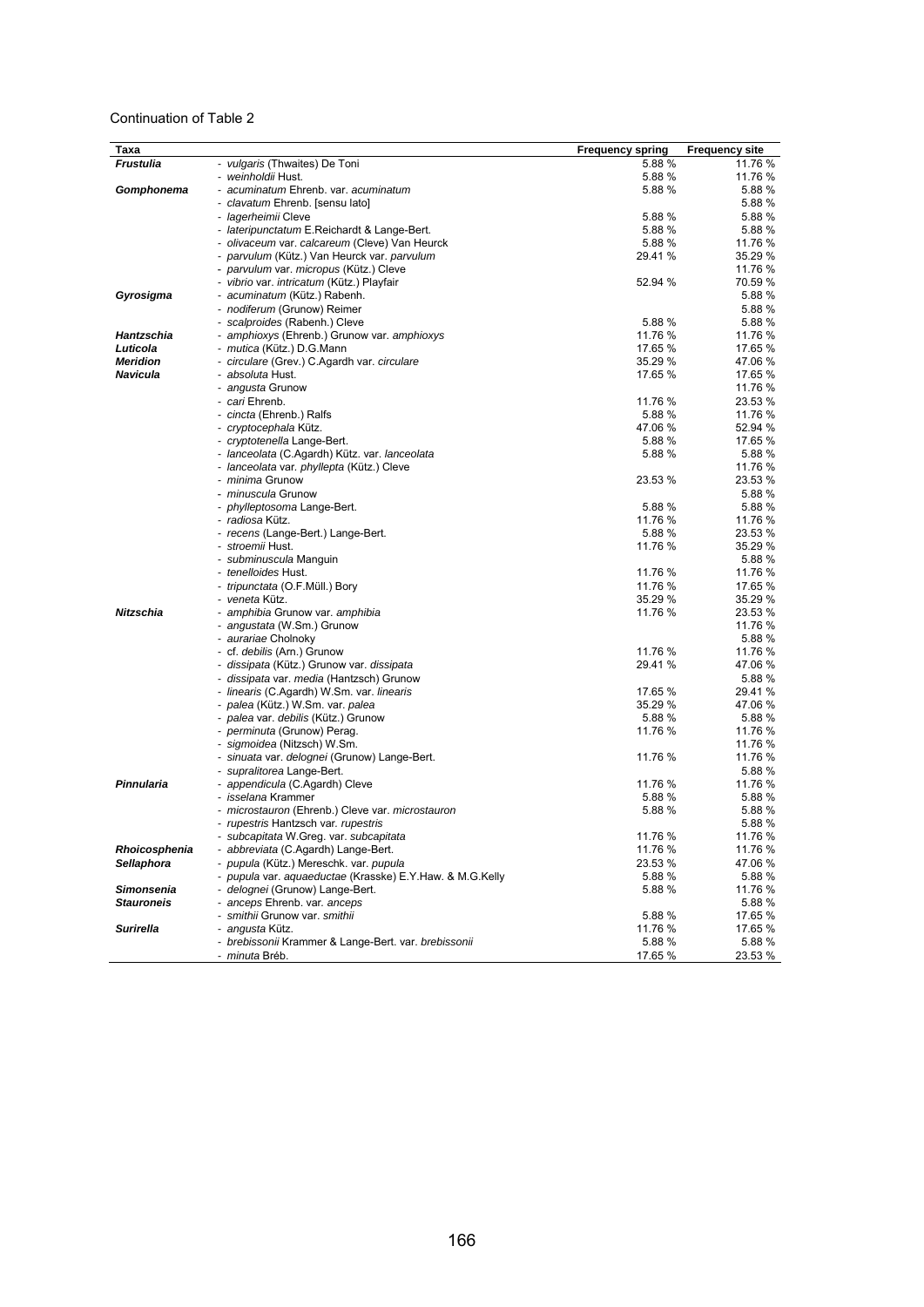Of the total 136 recorded taxa, 125 were listed by Lange-Bertalot (1996), 28 (or 22 %) of which were classified as "Red List" (RL) taxa and 14 (or 11 %) as "near-threatened" (NT) taxa (Fig. 1b). Of the springs proper values of a similar range were calculated (21 % "RL" and 11 % "NT" taxa, respectively; Fig. 1a). Distinguishing between the sites of natural and walled springs the following mean percentages occurred: 23.1 % "RL" and 12 % "NT" taxa in natural and 12.5 % "RL" and 4.2 % "NT" taxa in walled springs.

Comparing the number of recorded taxa and the "RL" and "NT" taxa against their distance to the spring, neither ANOVA nor linear regression analyses showed significant variation.



**Fig. 1.** Pie diagram showing the percentages of the endangered (RL), near-threatened (NT) and non-threatened taxa.

a) In springs proper: 20 "RL" taxa (21 %), 10 "NT" taxa (11 %), 63 non-threatened taxa (68 %);

b) In springs including runoff: 28 "RL" taxa (22 %), 14 "NT" taxa (11 %), 83 non-threatened taxa (67 %).

## **DISCUSSION**

In the present study on diatoms in 17 springs of Switzerland we recorded 31 genera and 136 taxa, while Werum (2001) and Werum and Lange-Bertalot (2004), in considerably more extensive studies on 96 springs in SW-Germany, found 416 taxa. 96 (= 71 %) of the taxa which occurred in the Swiss springs were also present in the German springs examined by Werum and Lange-Bertalot.

Our number amounts to nearly 10 % of the altogether 1437 taxa of diatoms recorded in all fresh-/brackish water and terrestrial habitats in Germany (Lange-Bertalot 1998). This proportion increases to about 13%, if it is taken into account that species from brackish water and usually also from plankton do not occur in springs.

Of the 136 taxa found in our study, 28 (= 22 %) were listed in Germany (Lange-Bertalot 1996) as threatened (RL taxa) and 14 (= 11 %) as "near-threatened" (NT taxa). Comparing the nature-near springs with those which have been structured by man, the natural springs showed a higher diatom diversity and a higher percentage of threatened and near-threatened taxa. The communities in the springs were found to be very similar to those some metres down the runoff. This suggests that the springs and the off-flowing water should be considered to be a more or less uniform habitat.

The calculated Swiss Diatom Index DI-CH of the different springs varied from 1.51 (in a spring at Höhronen) to 5.20 (in a spring at Sihlwald), but the median of 2.35 clearly indicates that the water quality in our springs was generally very good. For comparison, a median of 3.6 was calculated in more than 2800 samples analysed from rivers, streams and brooks across the Swiss plateau and the Prealps (400–800 metres altitude) by AquaPlus (Hürlimann, unpublished data).

Further studies will certainly be necessary to learn more about the role of springs as very special habitats.

## **ACKNOWLEDGEMENTS**

This project was part of the diploma thesis of L. Taxböck at the University of Zürich. We thank Dr. Joachim Hürlimann for his valuable advice and interest in this project and Julien Bachelier for his comments to improve the final version of this manuscript.